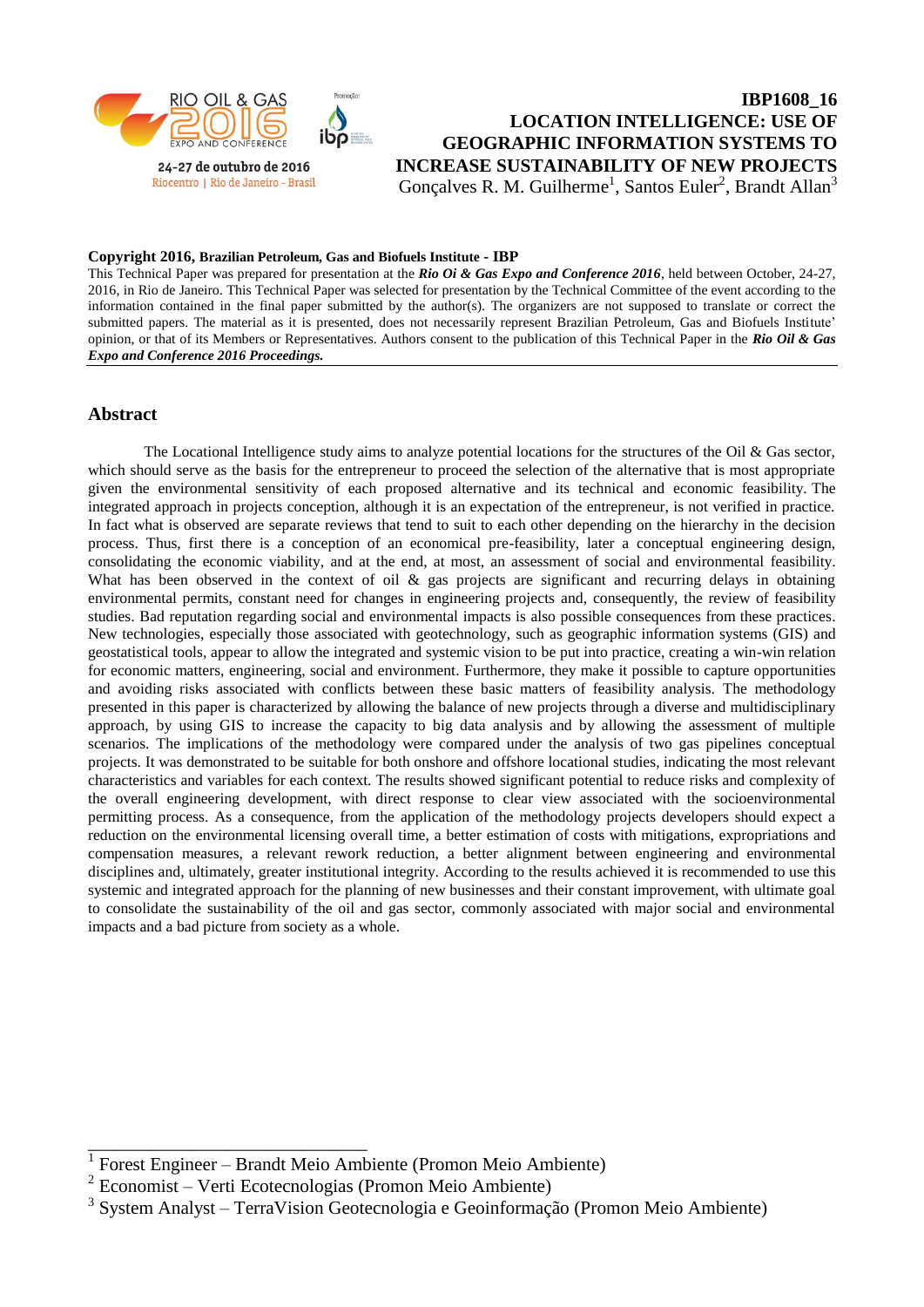## **1. Introduction**

The use of strategic intelligence tools when planning new ventures is a key element to bring effective sustainability concept to the projects. It is a consensus nowadays that the exclusion of socioenvironmental indicators from the economic analysis it is not benchmarked and it brings a high level of risks to the decision making process. This exclusion may result, for instance, in relevant delays to obtain the necessary environment licenses and to the approval of regulatory agencies, and also in increase of expected costs related to compensation and mitigation activities. During investment stage, socioenvironmental costs may represent up to 4-5% of CAPEX. This value may easily increase if the socioenvironmental variables are not appropriate identified and managed. At extreme scenarios, planning and execution errors translate into projects unfeasibility.

The definition of the gas pipe route, or the site location for a new refinery or any other infrastructure at the Oil&Gas industry are not exceptions to this scenario. However, several project feasibility aspects are neglected while project development, especially at the strategic planning phase (project pre-feasibility). It is usually explained by difficulties to access socioenvironmental data, lack of information about socioenvironmental aspects which impacts project development and low adoption of computational tools which allow a multidisciplinary and systemic assessment of the project.

The use of geographic information systems (GIS) has brought consistency when integrating and analyzing several data bases (big data) in order to support decision making process (Batista, 2005; Duarte et. al 2005). In this context, this paper presents an approach in which GIS has been used to support an interdisciplinary assessment for gas pipe route definition. An onshore project and an offshore one, both in conception phase, were analyzed and compared under this view.

## **2. Cases identification**

In order to illustrate the proposed methodology, two cases are compared. The cases refer to early stage development (pre-feasibility studies) of independent gas pipelines. In both cases, the methodology was equally applied. One of the cases is relate to an onshore project, while the other is primarily an offshore venture. To maintain the confidentiality of the projects, some geographical information were omitted or changed, without compromising the methodological illustration or the results comparison.

The onshore case seeks a gas flow path originating from Uruguay for delivery in Brazil, in in the state of Rio Grande do Sul. It is approximately 500km route across Uruguay, covering almost all its southern / northern extension.

The areas for potential route definition for this case present several varieties of uses and land occupations. Although there are no major consolidated economic centers, several small productive regions have the potential for gas consumption, giving potential flexibility to diversify fuels in these regions. This is a relevant point for both feasibility and risk reduction to this project. In addition, the Uruguayan legislation is very restrictive related to economic use of its several environmental protection areas, increasing environmental sensitive risks to infrastructure projects.

For this case, the most important locational evaluation variables included aspects of land use and occupation, pre-existing infrastructure sharing capabilities, historic and artistic heritage areas, vulnerable populations, such as poor or native communities, and ecological-economic zoning. The latter is especially relevant because it translates the basic legislation for infrastructure location within the country, including investments in the oil and gas sector.

The offshore case seeks a solution for flow of gas to be produced in the Santos Basin to Baixada Santista, where it will be treated and distributed. The case is an offshore pipeline about 200 km long, and an onshore route of approximately 900 m long. The study area already has several other similar consolidated infrastructure, in a way it was easier to benchmark with other ventures.

For the offshore case the most relevant locational variables considered vulnerable fisherman communities and their fishing areas, marine geology and biota, boats routes, restrictions displayed on nautical charts from Brazilian Marine, oceanographic issues (i.e. marine currents, coastal processes, and others) and special marine formations such as rocky reefs and corals.

## **3. Methodology**

In parallel to the development of the economic feasibility model of a project, it is necessary to analyze and develop the technical model of environmental and social impacts. This is because the balance between these dimensions of business results in greater sustainable indexes for the project. In general, economic models are preliminarily developed in order to obtain an indication of investment possibility. The inclusion of constraints and environmental risks analyses to such models makes them more robust, less susceptible to changes in environmental investments demands by environmental agencies and more consistency in the investment schedules.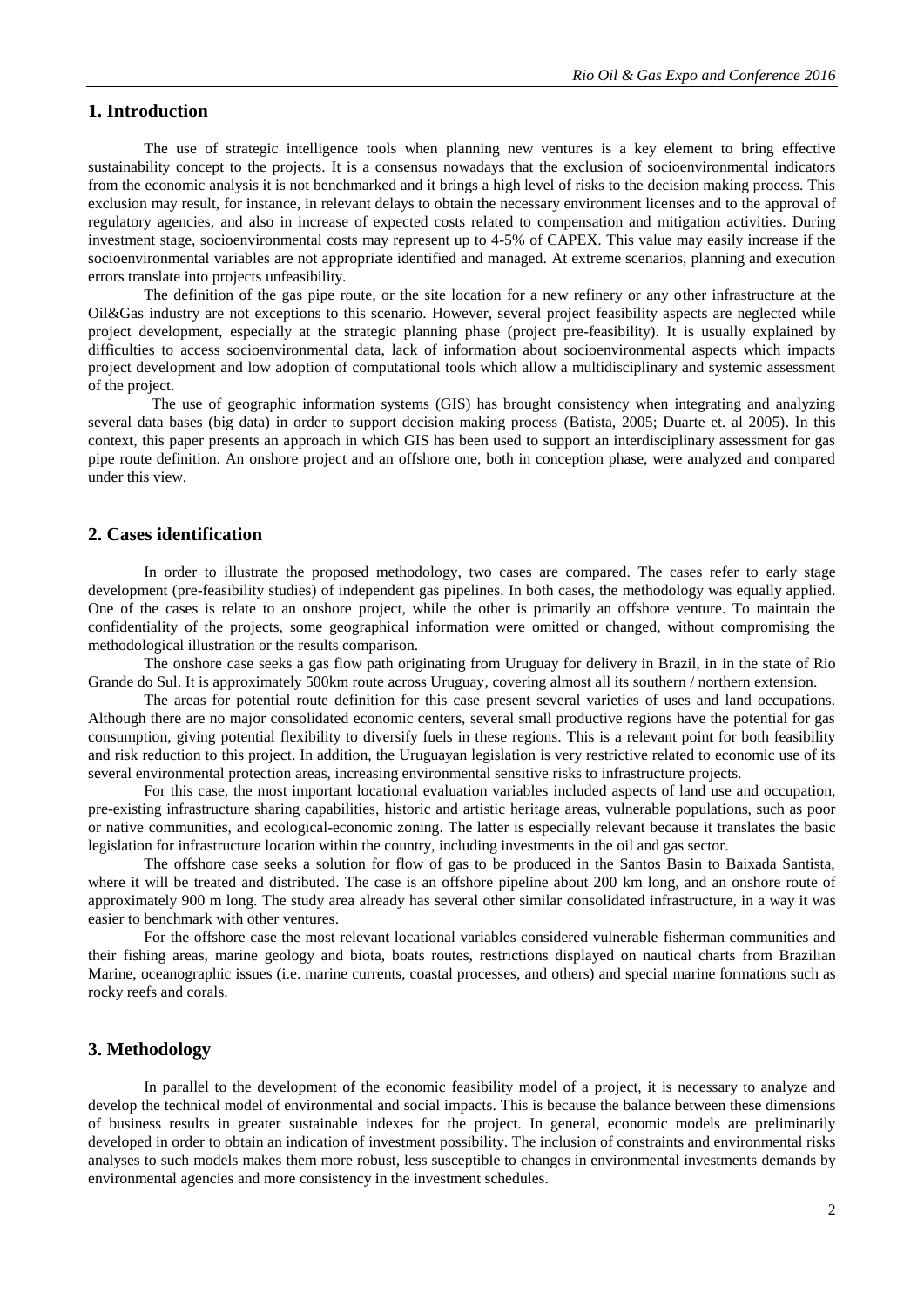Thus, in order to obtain a robust decision-making tool, the methodology proposed in this paper brings to the lights of the preliminary economic assessment, the environmental restrictions and its potential impacts on the feasibility results. It is understood by environmental restrictions, the biotic, abiotic, sociocultural and socioeconomic issues which ultimately boil down to a greater or lesser sensitivity to the activities planned to the project throughout its life cycle, from preliminary studies to the operations and further eventual demobilization. Within this concept, the locations with higher environmental sensitivity are regarded as high restrictive areas, while those with lower environmental sensitivity sites as low restrictive areas.

The methodology developed and applied to the cases is central in this article. It aims to meet the multidisciplinary requirements present in complex projects, as observed on the site location projects of linear infrastructure investments. The use of geographic systems allows to integrate on the same database economic, social and environmental variables previously developed for the region / route study. Figure 1 shows the context of methodology introduced in this study.



Figure 1. Methodological Context

In this context, the methodology presumes the use of solid and consistent databases, the technical discussion involving the different disciplines regarding the feasibility and the sustainability of the project, the use of computational geographic spatial analysis tools to support the analyzes, and the flexibility to analyze alternative options considering different analytical criteria and impact sensitivities. Thus, to meet such assumptions, figure 2 highlights the four steps defined by the methodology.



Figure 2. Methodology highlight

#### **3.1. Secondary data assessment and benchmark studies**

The first phase begins with the definition of the appropriate variables. The project team brainstorms over the project scope considering the different data and information required by the different disciplines. This team preliminarily identifies and select the data and indicators related to society, environment and economy.

Once the themes and issues are defined, secondary data from different sources are collected and stored on databases. Secondary data sources for the two case studied included private and public agencies, such as IBAMA; CETESB; Secretary of Energy of the State of São Paulo; universities; Ministry of Environment (MMA); Ministry of Mines and Energy (MME); Institute of Historical and Artistic Heritage (IPHAN) ; Brazil's navy; State and Environment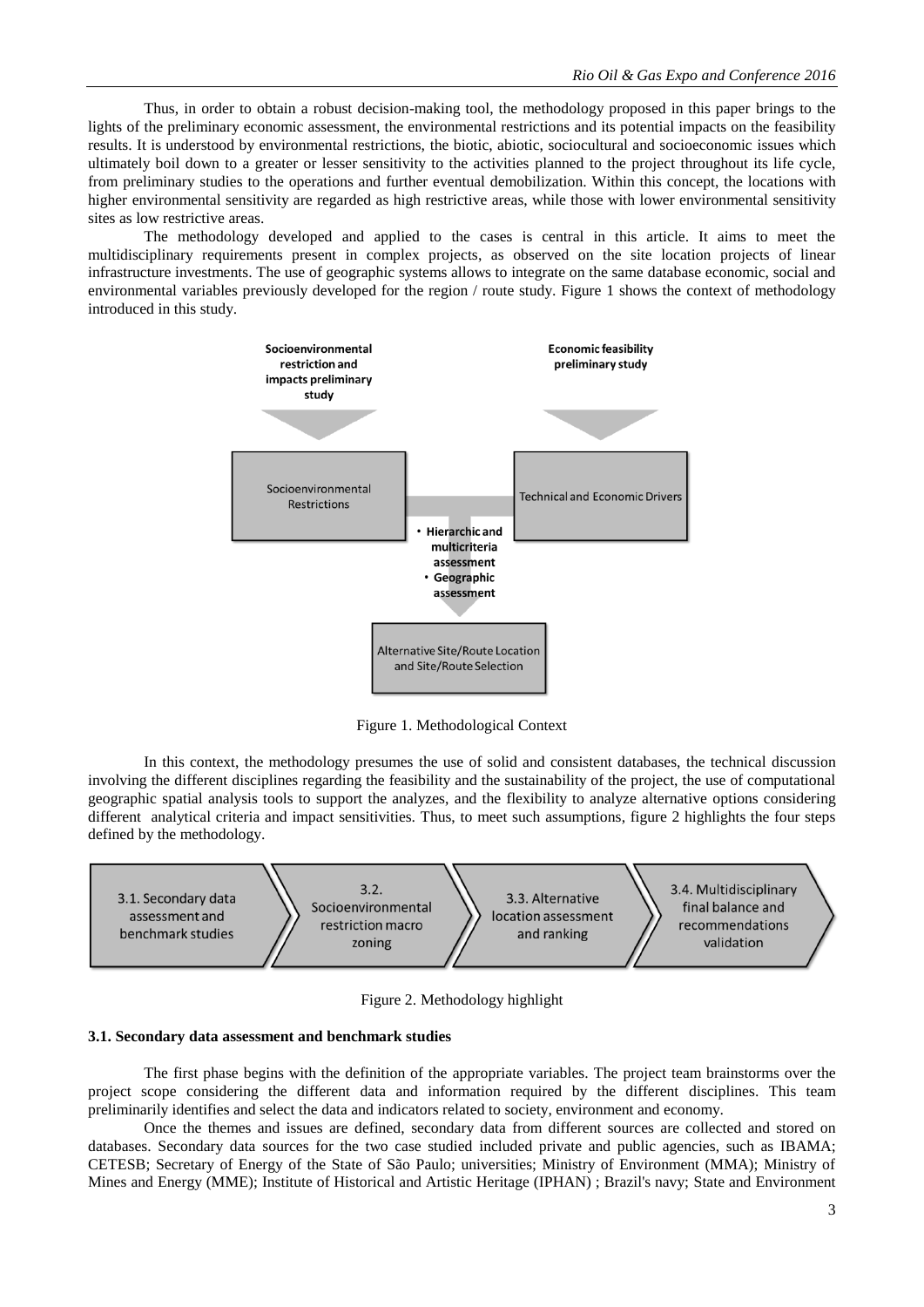Agencies; National Agency of Petroleum, Natural Gas and Biofuels (ANP) ; Ministry of Housing, Spatial Planning and the Environment (MVOTMA - URUGUAY); Army Uruguay; Ministry of Industry, Energy and Mining (MIEM - URUGUAY); Ministry of Education and Culture (MEC - URUGUAY) . Such data are processed and checked in relation to its consistency and accuracy.

For both study cases, secondary collected data were sufficient for the analysis because of the project development stage. At this stage, maps and land classification considers mostly macro scales. That means high level choices are to be taken. At this stage, it is not possible to define very specific site/route location since the micro scale analysis was not taken into account.

In addition to the secondary data collected, other similar projects are evaluated. These information are also gathered from several sources, including previous projects developed by the team and cases reported in other studies conducted by the academia and the market.

### **3.2. Socioenvironmental restriction macro zoning**

At this phase, the pre-defined indicators are refined from the perspective of environmental, social and economic impacts. The team's experience and previous surveys and studies are fundamental to develop a robust model.

The defined indicators should be evaluated in several ways or classes, according to its intrinsic nature. For instance, a hypothetical indicator "Land Conservation Units", could be divided into four classes, "Conservation Unit for Sustainable Use", "Protection Conservation Unit Integral", "Buffer Zone" and "Conservation Unit of Absence or influence in Buffer Zone". Or the "Presence of Infrastructure" indicator can be divided into "Roads", "Highways", "Railways", "Power transmission lines", among other. Both for social and environmental variables, as for the economic variables, technical and financial criteria are used. Table 1 shows an illustration of different indicators and their respective analytic classes.

The qualification of social and environmental indicators is then conducted. The methodology for this was based on *Expert Workshops*, adapted from Gomes & Malheiros (2012) proposal. At theses expert workshops, analysis of environmental indicators to support discussion of sustainability is therefore developed by a multidisciplinary team.

It is important the team to be formed by professionals from different areas of knowledge, including biologists, environmental engineers, forest engineers, lawyers, geographers, industrial chemists, metallurgical engineers, economists, sociologists, among others. This team decides from technical and economic studies previously developed, the final qualification of environmental indicators.

Once the indicators and their classes are defined, databases in Geographic Information System (GIS) are generated in preparation for the computational analysis. This tool enables the progress of different queries, crossing data analytics and managing spatial information. It also allows the quantification and qualification of areas, from the use of high-resolution satellite images. The bases that are not compatible with the software, or at not appropriate scale, are treated / corrected and georeferenced, so that accuracy is the best possible .

For both cases, software ArcGis version 10.1 and ArcGis Online, both developed by ESRI, were used. The online version of the software allows multiple users to work simultaneously on the platform using the internet, regardless their geographic location. This functionality is important because it allows best online interaction between distant teams.

Finally, the socioenvironmental macro zones are plotted in maps to ease visualization and analysis. Figure 3 shows an example of such macro zone maps. At this example, the darker areas represents maximum socioenvironmental restrictions. Typically, those are areas where human developed are forbidden by law, or areas where usually brings very high compensations costs related to the licensing stage; or even where it will bring a very high cost to relate to different stakeholders such as ONGs and environmental organizations. On the other side, the lighter areas represent low restriction zones, which are usually areas with high human activities indexes, or areas previously analyzed and licensed by environmental bodies.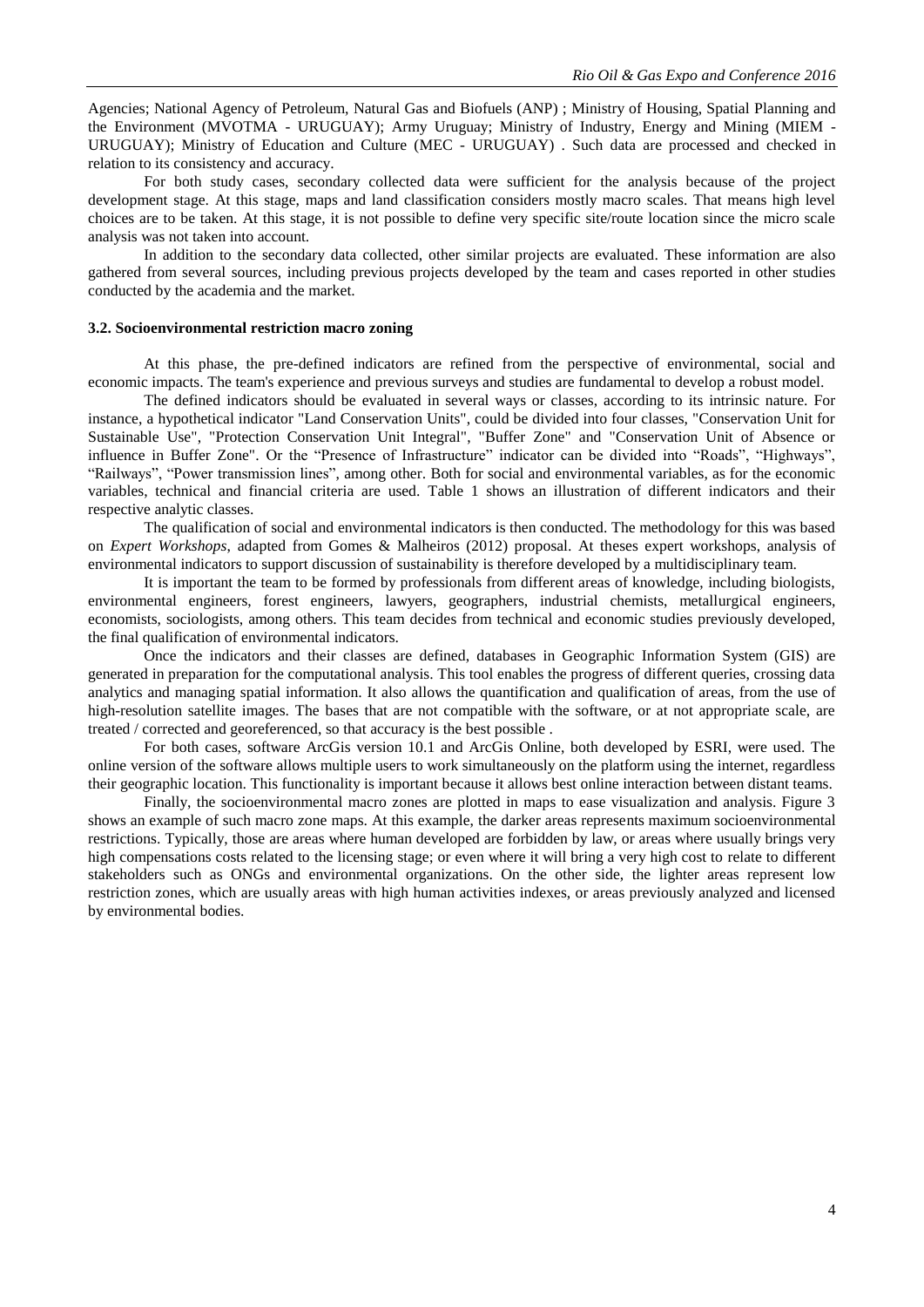

Figure 3. Example of georeferenced socioenvironmental restrictions macro zone: black areas are of maximum restriction, red areas are of high restriction, orange areas are of medium restriction and yellow ones of low restriction.

| <b>Indicator</b>                      | <b>Socioenvironmental Restriction Classes</b>                 |  |  |
|---------------------------------------|---------------------------------------------------------------|--|--|
|                                       | Terrestrial Conservation Units – Sustainable Use              |  |  |
| <b>Conservation Units</b>             | Terrestrial Conservation Units - Full Protection Areas        |  |  |
|                                       | Conservation Units Dumping Zone (3km) - Full Protection Areas |  |  |
| Priority Areas for Conservation       | Priority areas for Biodiversity Conservation - Extreme        |  |  |
|                                       | Priority areas for Biodiversity Conservation - Very High      |  |  |
|                                       | Priority areas for Biodiversity Conservation - High           |  |  |
| Ecologic and Economic Zoning<br>(ZEE) | $ZEE - Z1$                                                    |  |  |
|                                       | $ZEE - Z2$                                                    |  |  |
|                                       | $ZEE - Z2$                                                    |  |  |
|                                       | $ZEE - Z4$                                                    |  |  |
|                                       | $ZEE - Z5$                                                    |  |  |
| <b>Traditional Communities</b>        | Quilombolas Influence Zone (5 km)                             |  |  |
|                                       | Native Communities Influence Zone (10 km)                     |  |  |
|                                       | Traditional Communities (Native Communities)                  |  |  |
|                                       | Traditional Communities (Quilombolas)                         |  |  |
| Cultural Properties Sites by Law      | Protected Cultural Sites (Properties 3924/61)                 |  |  |
|                                       | Heritage Cultural Sites (Decree 25/37)                        |  |  |
|                                       | Registered Cultural Sites (Decree 3551/2000)                  |  |  |
| Cumulative Impacts                    | <b>Industrial Sites</b>                                       |  |  |
|                                       | Industrial Sites Influence Zone (3km)                         |  |  |
|                                       | Existing Infrastructures (Gas Pipelines)                      |  |  |

Table 1. Example of indicators and classes

At this phase, it is possible to identify preferable areas and, then, plot alternative routes to be further compared according to economic, social and environmental feasibility.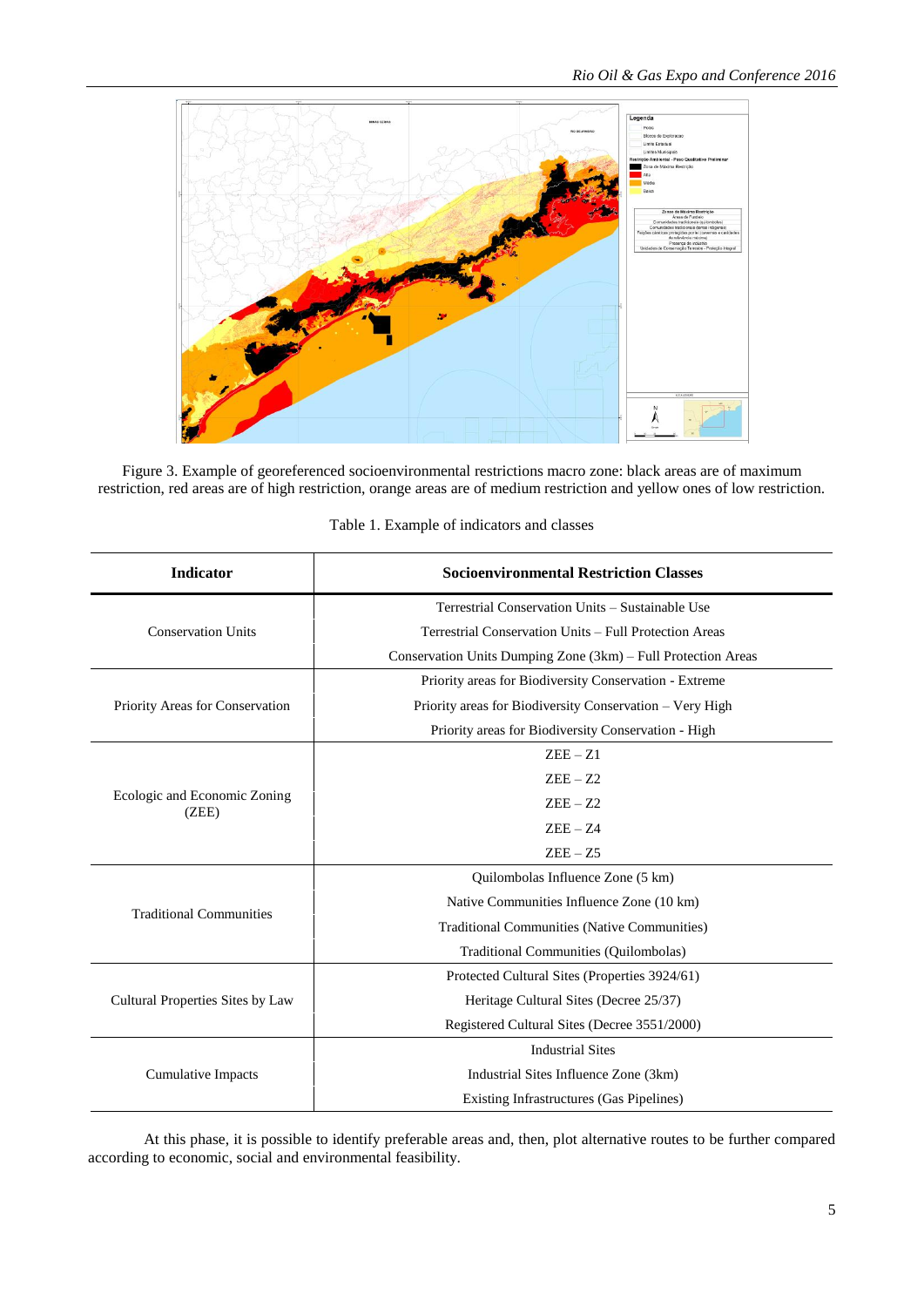### **3.3. Alternative location assessment and ranking**

Given the restrictions scenarios and economic studies, locational alternative scenarios are outlined. The cases studied considered between three and five alternative routes. These routes took into account engineering aspects and were developed qualitatively by the multidisciplinary project team. Figure 4 below shows an example of the preselection location alternatives based on macro zoning restrictions.



Figure 4. Example of pre-outlined routes considering the restriction macro zones

Once the preliminary alternative routes are defined, it is desired to rank and select each option. This activity takes into consideration the sustainability concept, where economic, social and environmental (biotic and abiotic) perspectives are equalizes and balanced. Figure 5 introduces the concept of sustainability used on the methodology applied to both cases.



Figure 5. Sustainability concept visualization

This sustainability concept is translated into a ranking matrix. At this matrix, experts and the project team agree on the indicators, classes and on the weights. Based on the Expert Workshop methodology (Gomes & Malheiros, 2012), each of the classes are scored considering previous studies and specialists experience, in a way that each class receive a score according to its characteristics for each scenario. For instance, a class of higher restriction will receive a higher grade for that alternative. Figure 6 illustrates a matrix used to rank one of the cases. The actual used criteria were omitted and the scores were changed to preserve the confidentiality of the project.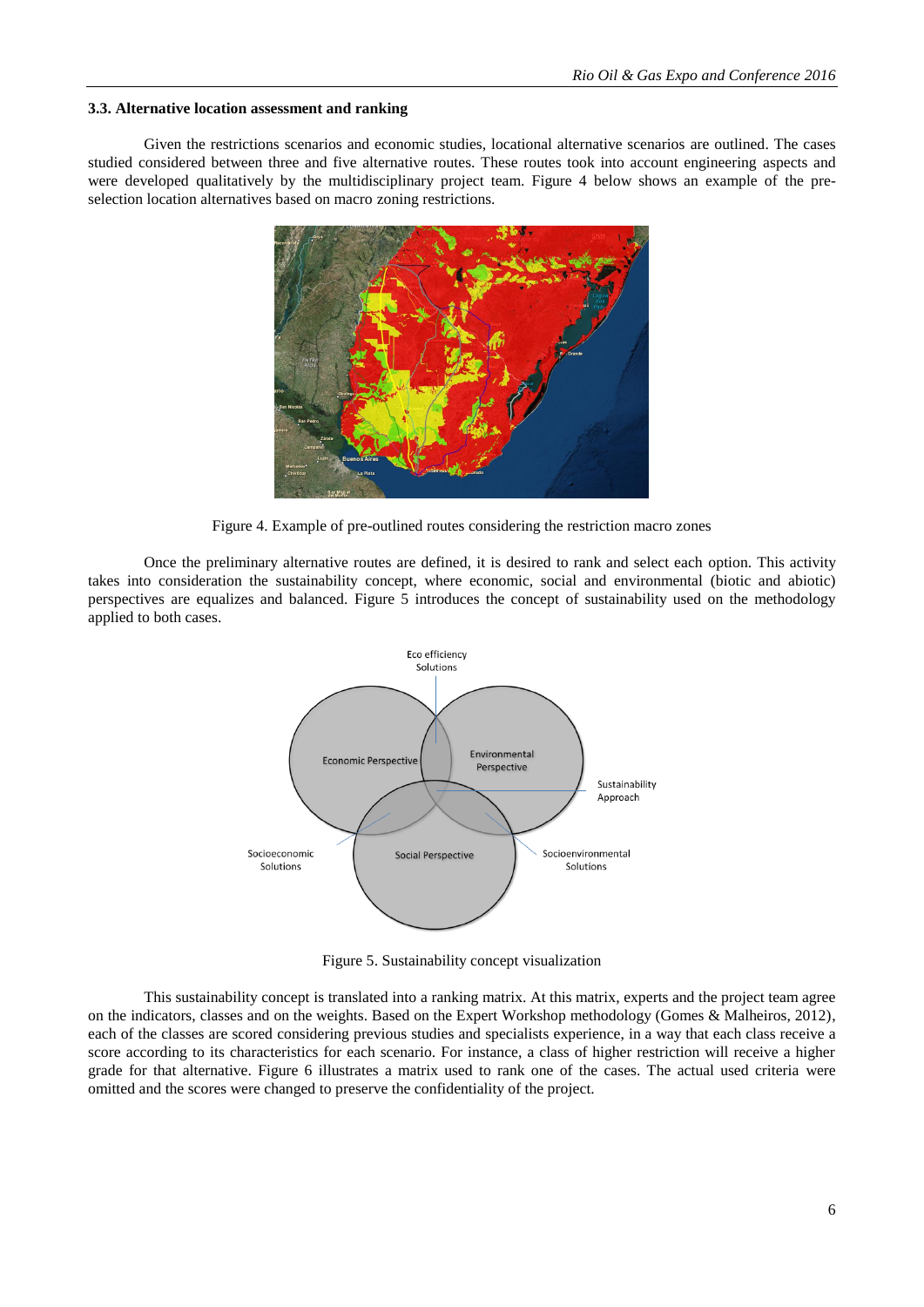| Ranking Matrix                             |                             |                           |                                                                                                               |                      |                      |                      |  |
|--------------------------------------------|-----------------------------|---------------------------|---------------------------------------------------------------------------------------------------------------|----------------------|----------------------|----------------------|--|
|                                            |                             | Sensitivity analisys      |                                                                                                               | Date: XX/XX/XXXX     |                      |                      |  |
| Grupo                                      |                             | %B                        | %A                                                                                                            |                      |                      | Rev: X               |  |
| <b>Promon</b>                              |                             | Economic sensitivity tool | Social and Environmental sensitivity tool                                                                     | Client: XXXXXXXXX    |                      |                      |  |
| <b>Parameters</b>                          | <b>Basic weight balance</b> | weight                    | Sensitivity analisys: economic parameters Sensitivity analisys: social and environmental<br>parameters weight | Score                |                      |                      |  |
|                                            |                             |                           |                                                                                                               | <b>Alternative 1</b> | <b>Alternative 2</b> | <b>Alternative 3</b> |  |
| A. Social and Environmental                | 66%                         |                           | 66%                                                                                                           |                      |                      |                      |  |
| A1. Parameter 1                            | 12%                         |                           | 12.00%                                                                                                        | $\mathbf{1}$         | 0.5                  | $\mathbf{1}$         |  |
| A2. Parameter 2                            | 9%                          | $\sim$                    | 9,00%                                                                                                         | 0,5                  | $\mathbf{0}$         | $\mathbf{1}$         |  |
| A3. Parameter 3                            | 6%                          | ÷                         | 6,00%                                                                                                         | $\mathbf{0}$         | $\mathbf{1}$         | $\overline{0}$       |  |
| A4. Parameter 4                            | 6%                          |                           | 6,00%                                                                                                         | $\mathbf{0}$         | $\mathbf{1}$         | $\mathbf{1}$         |  |
| A5. Parameter 5                            | 5%                          | ٠                         | 5,00%                                                                                                         | $\overline{0}$       | $\mathbf{1}$         | 0,5                  |  |
| A6. Parameter 6                            | 5%                          |                           | 5,00%                                                                                                         | $\mathbf{1}$         | 0,1                  | $\mathbf{1}$         |  |
| A7. Parameter 7                            | 5%                          | $\sim$                    | 5.00%                                                                                                         | $\mathbf{1}$         | $\mathbf{1}$         | $\mathbf{0}$         |  |
| A8. Parameter 8                            | 4%                          | ÷                         | 4,00%                                                                                                         | $\mathbf{1}$         | 0,5                  | $\mathbf{0}$         |  |
| A9. Parameter 9                            | 4%                          |                           | 4,00%                                                                                                         | 0,5                  | 0,5                  | $\mathbf{1}$         |  |
| A10. Parameter 10                          | 4%                          | ÷                         | 4,00%                                                                                                         | $\mathbf{1}$         | $\mathbf{0}$         | $\mathbf{1}$         |  |
| A11. Parameter 11                          | 3%                          |                           | 3.00%                                                                                                         | $\mathbf{1}$         | 0,5                  | $\mathbf{1}$         |  |
| A.12. Parameter 12                         | 3%                          | $\sim$                    | 3,00%                                                                                                         | $\mathbf{1}$         | $\mathbf{0}$         | $\mathbf{1}$         |  |
| PARTIAL SCORE - ENVIRONMENTAL PARAMETERS   |                             |                           |                                                                                                               | 43%                  | 34%                  | 49%                  |  |
| <b>B.</b> Economic                         | 34%                         | 34%                       |                                                                                                               |                      |                      |                      |  |
| B1. Parameter 1                            | 15%                         | 15,00%                    | ä,                                                                                                            | $\mathbf{0}$         | 0,5                  | $\mathbf{1}$         |  |
| B <sub>2</sub> . Parameter 2               | 6%                          | 6,00%                     |                                                                                                               | 0,5                  | $\mathbf{0}$         | $\mathbf{1}$         |  |
| B3. Parameter 3                            | 3%                          | 3,00%                     |                                                                                                               | $\bullet$            | $\mathbf{1}$         | $\mathbf{1}$         |  |
| B4. Parameter 4                            | 2%                          | 2,00%                     | ٠                                                                                                             | 0,5                  | $\mathbf{1}$         | $\bullet$            |  |
| B5. Parameter 5                            | 2%                          | 2,00%                     |                                                                                                               | 0,5                  | 0,5                  | $\overline{0}$       |  |
| B6. Parameter 6                            | 2%                          | 2,00%                     |                                                                                                               | $\mathbf{1}$         | 0,5                  | 0,5                  |  |
| B7. Parameter 7                            | 1%                          | 1,00%                     |                                                                                                               | $\mathbf{1}$         | $\mathbf{1}$         | $\mathbf{1}$         |  |
| B8. Parameter 8                            | 1%                          | 1,00%                     |                                                                                                               | 0,5                  | $\mathbf{1}$         | 0,5                  |  |
| B9. Parameter 9                            | 1%                          | 1,00%                     | ٠                                                                                                             | $\mathbf{1}$         | $\mathbf{1}$         | $\mathbf{1}$         |  |
| B10. Parameter 10                          | 1%                          | 1,00%                     |                                                                                                               | $\mathbf{0}$         | 0,1                  | 0,5                  |  |
| <b>PARTIAL SCORE - ECONOMIC PARAMETERS</b> |                             |                           | 10%                                                                                                           | 18%                  | 28%                  |                      |  |
| <b>FINAL RESULT</b>                        |                             |                           | 52.0%                                                                                                         | 51,6%                | 76.5%                |                      |  |

Figure 6. Example of alternative location raking matrix

The weights pointed to the classes are divided according to the concept of sustainability, in a way that social, environmental and economic issues receive balanced weights. In the cases, one third to each of the sustainability perspective were adopted. At the bottom line of the matrix, the lowest value among the alternatives results in less environmental restrictions, which ultimately represents a lower overall risk and licensing complexity, a lower environmental impact and lower costs for projects development, including mitigation measures and environmental compensation. The lowest value also represents an indication of best economically feasible alternative. The weights and grades are derived from both experts prior knowledge and previous studies. Therefore, the matrix combines investment and operations costs estimations in balanced with social, economic and environmental perspective of the project. Figure 6 shows example of the ranking array of locational alternative scenarios.

According to this matrix, the highest score represents the most restrictive alternative (worst qualified), and the smaller, consequently, the less restrictive (best qualified). It is noteworthy that the value should be between 0 (minimum restriction) and 100% (maximum restriction).

### **3.3. Multidisciplinary final balance and recommendations validation**

Finally, the alternatives, their weights and routes results are plotted in the georeferenced database, to facilitate the locational adjustments and sensitivity analysis. This last analysis is conducted by varying the weights of the social, environmental and economic criteria to realize the weaknesses for each thematic basis.

Considering this study is conducted at the pre-feasibility stage, it is important to highlight most of the information are actually estimates. Therefore, recommendations for better understating of most sensible variables are easily identified using this methodology.

### **4. The Applicability of the Methodology to the Cases and Results**

The application of the methodology to both cases allowed relevant comparisons in order to generate relevant lessons learned to future similar projects. Table 2 highlights key lessons obtained.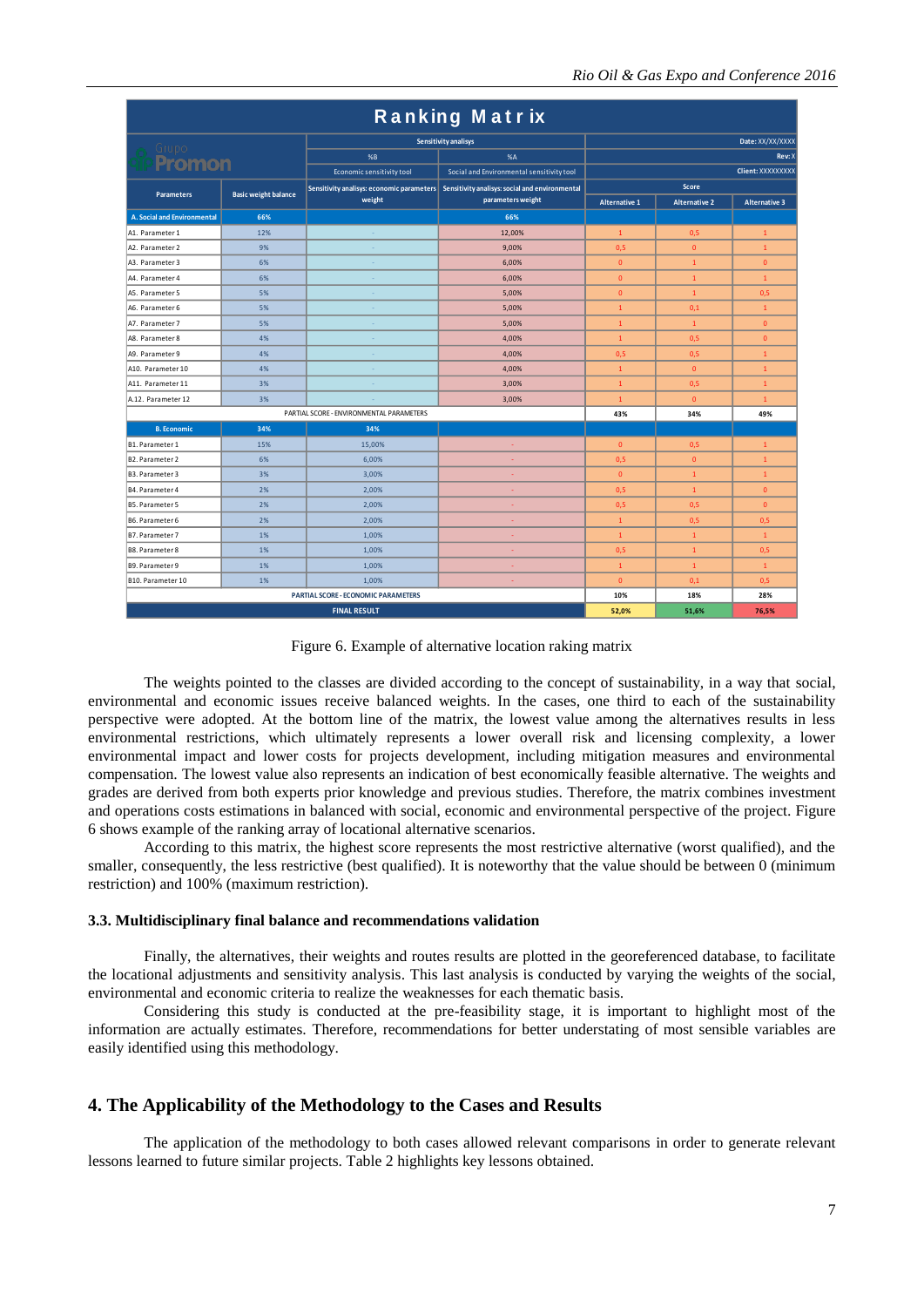| Topic                                                                  | <b>Onshore Case</b>                                                      | <b>Offshore Case</b>                                                                   |  |  |
|------------------------------------------------------------------------|--------------------------------------------------------------------------|----------------------------------------------------------------------------------------|--|--|
| Number of socioenvironmental indicators<br>needed to be analyzed       | High                                                                     | Medium                                                                                 |  |  |
| Volume of data and databases to be<br>created and analyzed             | Very high                                                                | High                                                                                   |  |  |
| Priority disciplines                                                   | Logistics, socioeconomics and<br>protected areas                         | Marine geology, marine biology,<br>oceanography and<br>socioeconomics                  |  |  |
| Criticality                                                            | Infrastructure synergies and gas<br>distribution along the routes        | Offshore-onshore connection<br>(shore approach)                                        |  |  |
| Socioenvironmental Criticality                                         | High presence of protected areas<br>and high demand for<br>expropriation | Presence of reefs (rochy or<br>corals), artisanal fishing zones<br>and protected áreas |  |  |
| Flexibility to adjust core route further on<br>the Project development | Litter possibilities                                                     | Higher possibility, with few<br>exceptions                                             |  |  |

Table 2. Key lessons learned from the comparison between a onshore and offshore projects

For the Onshore case it was identified that the volume of data needed for decision-making is much higher. This is because there are many regional variations over short distances. Furthermore, economic feasibility component along the track is essential to identify hot spots for regional gas distribution. Other important criteria in the economic evaluation are the presence of logistical support, the presence of pre-existing linear infrastructure (eg. Rail and road) as forms of synergies, and the expropriations potential volume and impacts. For the offshore project case, the most relevant criteria for evaluation are marine geology and marine biology, especially the presence of coral reefs. Also, the importance of artisanal fishing activities is higher in this type of venture, once additional cost to the project is mostly certain in these cases.

On the result side, the studies of onshore suggest less flexibility to future routes adjustment. It should be better defined because the sensitivity to chance to a different macro zone may be very high, while at the offshore case there are fewer changes on the type and amount these zones. It does not mean, however, that it should be neglected. On the offshore case, the advanced and geographic spatial analysis allowed assessing locational alternatives in complex environment by macro identification and by assessing micro zones as well. A small "gap" in highly occupied area of Atlantic Forest has been mapped, making it possible to obtain an alternative route that did not require expropriation or extraordinary compensation, significantly reducing the social, environmental and economic impact for the project and for local communities.

Regarding the onshore project, it was possible to identify that the shortest distance is not always the best solution, even from the economic perspective. Since logistics support and maintenance represent strong cost component and that the guidelines of the National Plan and the Protected Areas of Uruguay are very relevant to investment, advanced analysis and geographic spatial analysis has helped to identify alternatives that reduced the risk of investment and would ensure lower environmental expenditures.

# **5. Conclusions**

What can be noticed is that locational intelligence effectively contributes to a better decision making process. It allowed a multidisciplinary and systemic approach to the project, through a friendly alignment between engineers and natural scientists. This alignment is very conflicting in most of the cases and is one of the reasons for a lack of systematic approach for infrastructure project development. The presented methodology promotes, therefore, the possibility to capture social, environmental and economic opportunities and weaknesses through an integrated and interdisciplinary analysis. This is only possible due to the use of powerful analytical tools, using geographic intelligence (GIS and WEBGIS platform) to analyze infrastructure, socio-economic assets, socio-cultural data, land use and land cover, protected areas, industrial poles, water uses, among others, in a single and friendly interface platform.

The goals of the methodology were fully accomplished for both cases. On the top, it stimulated the developed of a more balanced project, avoiding ungrateful surprises regarding investments in complex environments. From project concept, it allows engineers to better estimate environment schedule, costs and complexity. It positions the development